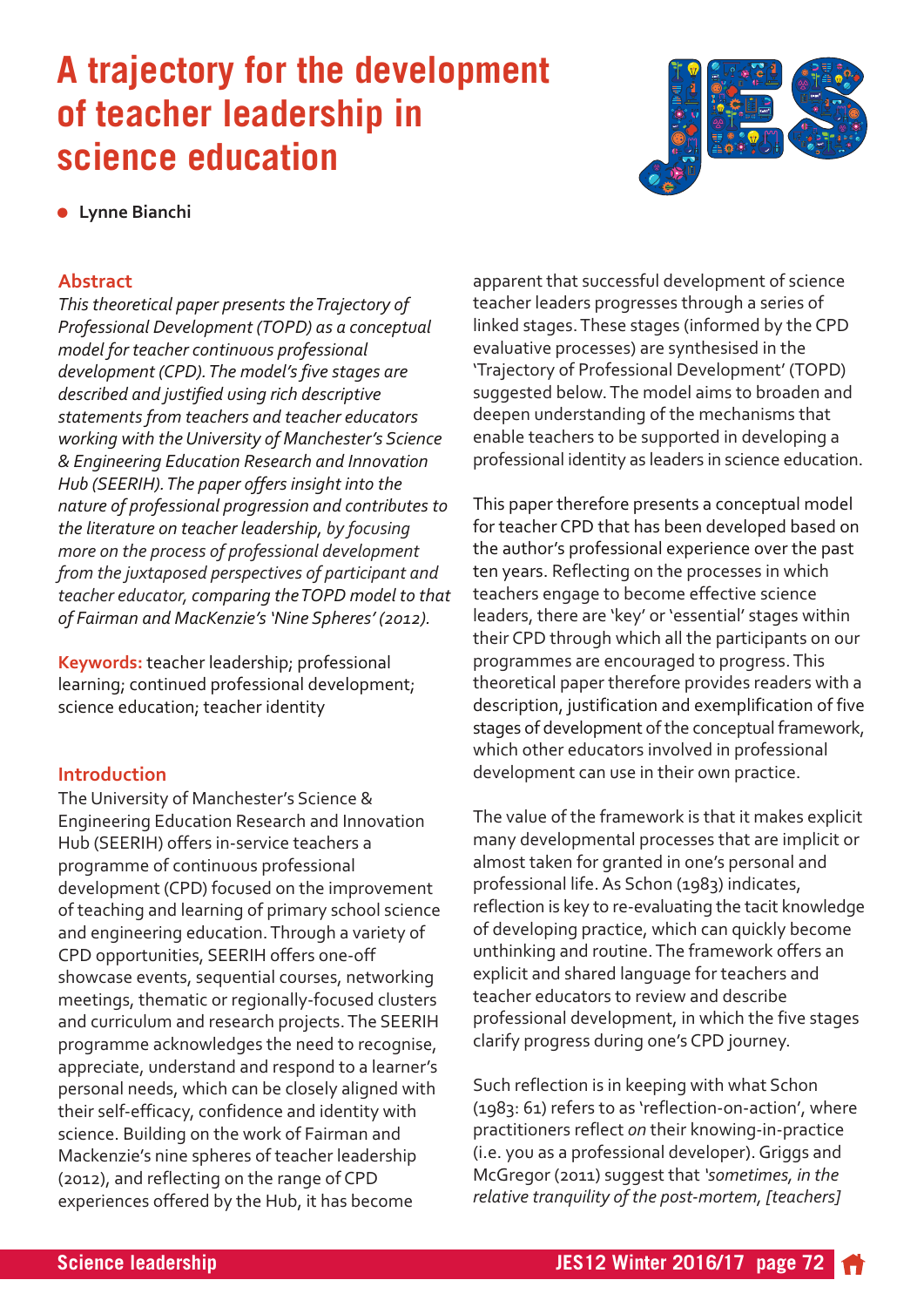



*think back on a project they have undertaken, a situation they have lived through, and they explore the understandings they have brought to their handling of the case.'* It is this reflective activity, stimulated by the CPD framework, which has been shown to be of interest and benefit to teachers and their CPD teacher educators. It has enabled teacher educators to reflect on how the CPD experiences they develop are addressing the needs of the right teacher at the right time on the right issue: *'As an experienced provider of CPD in science education and an active member of the primary science community, the TOPD model provided a real focus on learning and the awareness that depth of learning is more meaningful than simply more and more knowledge. In the first instance, I was able to reflect in a more meaningful way when an event had not been as successful as usual. I no longer blamed the difficult audience, but recognised that there was a mismatch between where the participants sat on the arrow and the approach taken. This reflective insight then linked to the informative opportunity of the arrow to better identify the rationale, and therefore audience, of the CPD event and plan more effectively to meet a targeted need'* (Teacher educator, 20 years' experience).

# **Background and literature**

The framework ultimately supports the development of teacher leaders in educational settings and builds on literature from Frost (2003), York-Barr and Duke (2004) and Leithwood *et al* (2004). The framework extends Fairman and Mackenzie's (2012) findings that teachers are internally driven to expand their professional knowledge and skills, experiment, take risks, collaborate, seek feedback from colleagues and question their own or others' practices. How teachers are supported to harness these motivations relates to the question of 'How are teachers prepared to lead?'. York-Barr and Duke (2004) noted that, throughout the literature, there was a call for more formal preparation and support of teacher leaders (e.g. Griffin, 1995; Ovando, 1996), and that teachers are often unsupported in their development on entry to leadership roles: *'We ask teachers to assume leadership roles without any preparation or coaching, because [we assume] they appear to intuitively know how to work with their colleagues'* (Katzenmeyer & Moller, 2001, p.47).

Where such support is not provided, Katzenmeyer and Moller report a hasty retraction of teachers from leadership roles. This paper provides school leaders, educational instructors/consultants and teachers with an opportunity to categorise forms of teacher professional development that are best suited for purpose, and as such provide targeted and meaningful enrichment opportunities for staff. The current educational landscape in England places high stakes accountability measures on schools, senior leaders and teachers. Educational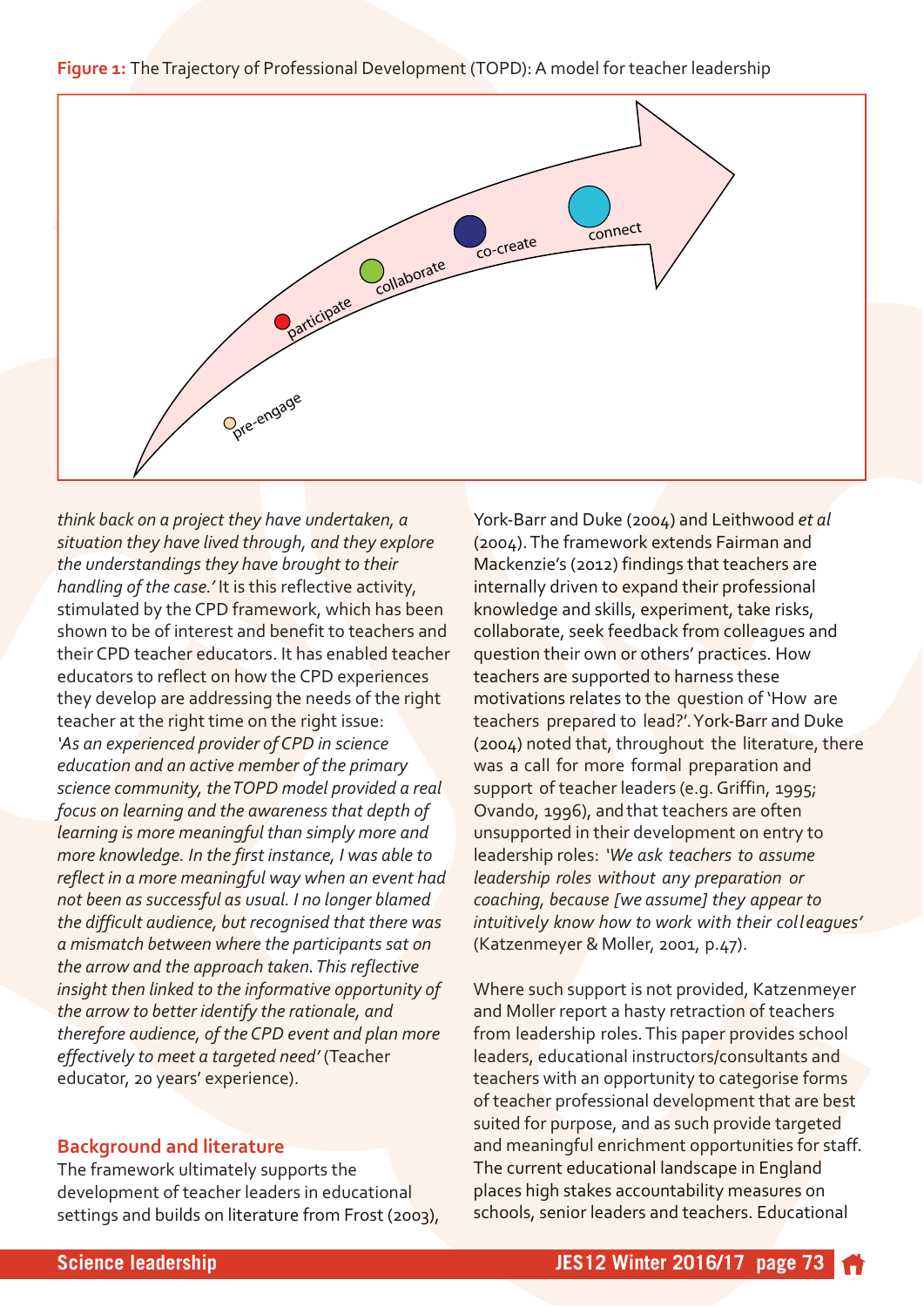reform has been strongly influenced through policy changes and related government inspection regimes. In Frost's (2003) paper on scaffolding teacher leadership, he refers to the 'command and control' approach to reform, which he suggests has taken us just about as far as it can.

#### He cites Horne (2001) in saying:

*'Excessive centralised intervention has diminished the system's capacity to change itself and respond to wider changes that are beyond the comprehension or control of central government. The current school system is Britain is not enabling enough students or teachers to initiate change for themselves'* (p.89).

As a result, the education sector has reacted by placing increased emphasis on distributed and shared leadership approaches within school. Teachers have been encouraged and promoted to guide their colleagues in professional development and curriculum reform, through the introduction of a range of leadership roles in school, such as Subject Co-ordinators, Lead Teachers, Advanced Skills Teachers, Master Teachers, Subject Leaders and, most recently, Senior Leaders in Education. By shaping teacher leadership through such appointments, the intended outcomes have augmented the profile and influence of those in middle leadership to take on responsibility for the development and outcomes within a particular subject or area of learning.

Creaby (2013) addresses how teachers' professional identity plays a role in education reform and school improvement, whereas the development and support offered for potential candidates with aspiration for leadership often focuses on improvement of classroom practice and curricular

#### **Figure 2:** Fairman & MacKenzie's Nine Spheres model

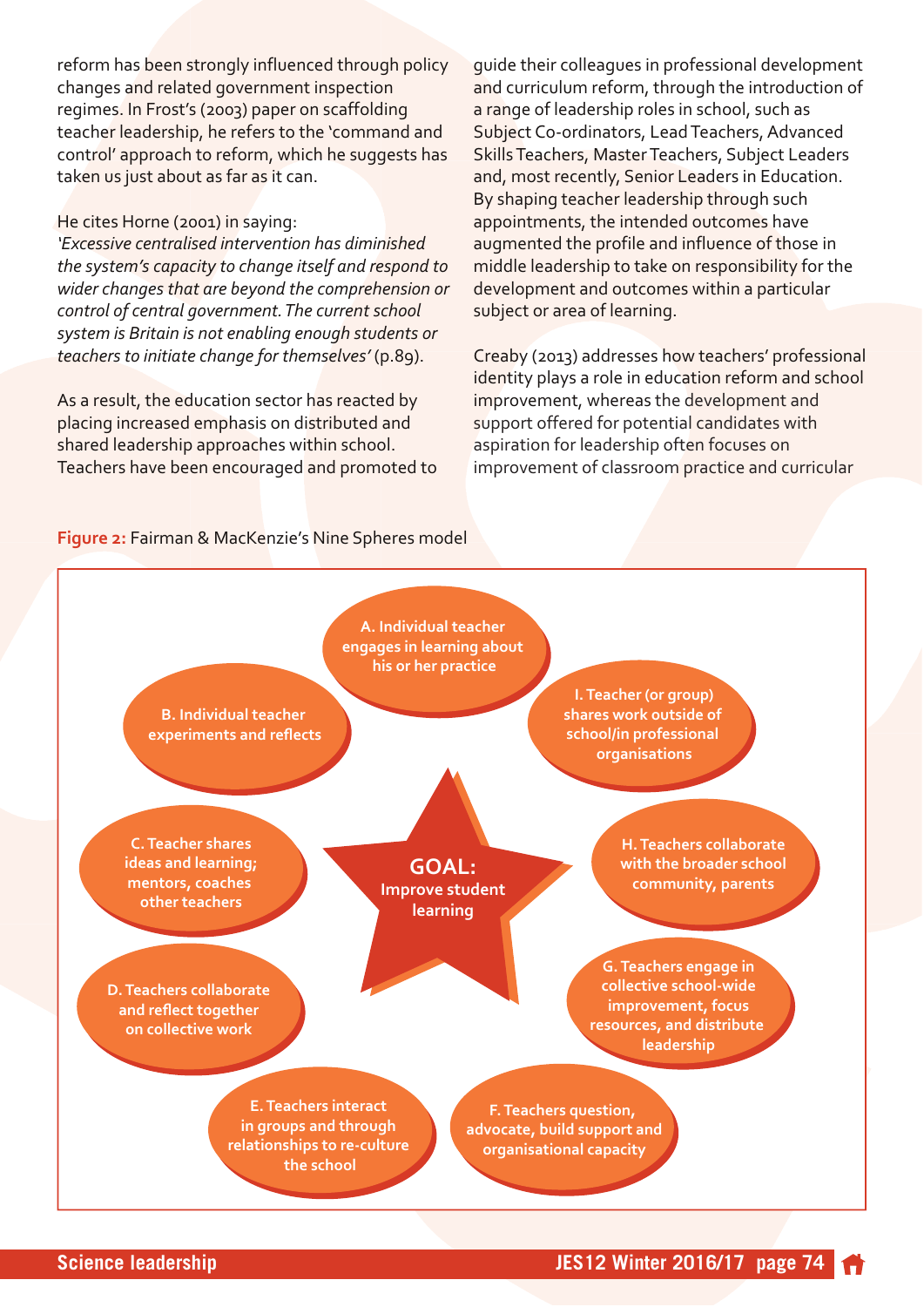reforms. Few recognise how a would-be leader may need to reform or redevelop their identity from that of an educational practitioner into one of a leader of others. Headteachers and senior leaders have limited opportunities for this through the National College of School Leadership schemes, where teacher development focuses on enhancing teachers' knowledge and proficiency in the dissemination of best practice and supporting other colleagues. To this end, Fairman and Mackenzie's (2012) Nine Spheres of Teacher Leadership are useful to categorise what is relevant for teachers in acting out leadership roles to advance their vision of school improvement. Their analysis provides a deeper understanding of the ways in which teachers demonstrate leadership, and the types of behaviours and interactions in which they engage to create and lead professional learning opportunities with others. Their spheres of teacher leadership for action learning include: when individual teachers engage in learning about their practice, experiment and reflect, share ideas and learn, collaborate and reflect on collective work, question, advocate and build support and organisational capacity.

Fairman and MacKenzie's spheres focus on the prime goal of improving student learning (see Figure 2) that relate to the TOPD model (see Figure 1). Common themes relating these two frameworks are the manner in which teacher leaders can be seen to participate in learning about practice; collaborate with each other; and share work outside the school (connect). The TOPD model extends that of Fairman and MacKenzie by contributing to the debate on the temporal (or longitudinal) dimension of teacher development that can occur throughout one's career, and how, over that period, the 'would-beteacher-leaders' move across the trajectory from pre-engagement to participation, collaboration, co-creation and connection.

This paper contributes to this area of research into teacher leadership, and further develops it by bridging the gap between aspirational motives towards being a leader and the actual performing of the role. The paper promotes the TOPD model in order to explain 'how' teachers can be supported in their development – how teacher educators can facilitate the progression and development for a teacher leader. It acknowledges that, despite being

placed in a leadership position or role, a teacher needs support and opportunity to grow and develop into that role. The mere act of being awarded a new role title does not result in 'readymade' leaders, and mentoring, coaching and support are required to bridge the transition into the leadership position in order to demonstrate and enact the role with confidence.

The 'arrow' frames the development across five stages of professional growth and the context in which it happens. The trajectory of the TOPD denotes an increasing level of ownership and autonomy that a teacher can adopt regarding his/her personal development and, in doing so, relates to the development of his/her identity as a leader. The TOPD model recognises that leadership development is defined and perhaps tightly related to a context, setting or place that has impact and influence on the teacher's position at one time.

Alongside making the progressive nature of PD more explicit, the TOPD model emphasises the importance of 'co-creation', an interactional process essential for teacher development. This is a stage of development when teachers go beyond collaborating with others to share information, explore ideas, etc. that they have received from another person, into a role where they focus on improving teaching and learning for students through the creation of their own new ideas or approaches. At this stage, they are taking what they know and have learnt to creatively explore new options, possibilities or designs for learning, whether that is an approach, a resource or behaviour.

Co-creation is a process that enables teachers to be autonomous in using their pedagogical curiosity to redefine and refine their approaches to teaching and learning, or to respond to their own educational values and philosophy in order to create new methods or processes to influence success in school. Engaging in this with others requires them to describe and justify their suggestions, build value in their suggestions with others and respond to critical feedback. By including co-creation in this framework, teachers are offered opportunities not only to respond to the reforms of others, but also to define them through their own professional voice before disseminating to others.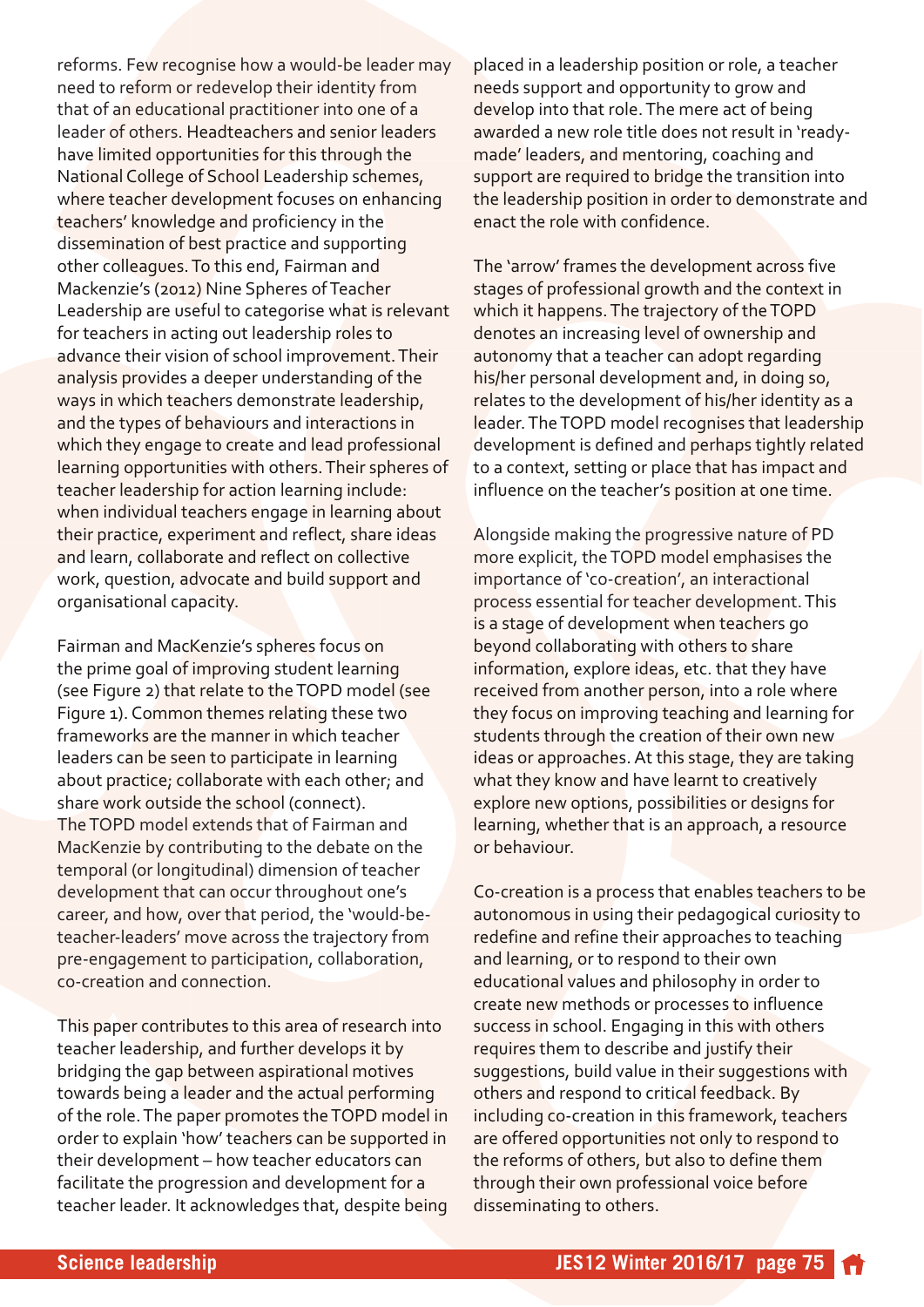The TOPD model therefore provides a framework that can scaffold the development of teachers' selfawareness and agency, as they develop their identities as leaders. It highlights awareness of the different processes that come into play as the teachers progress towards becoming a leader, and of the movement between the stages of the development on the trajectory. Teachers do not have to move seamlessly between one sphere and the progressive stages of leadership, but may work their way through the different elements in a bespoke manner.

# **The TOPD Model: Five stages of Continued Professional Development**

The Trajectory of Professional Development (TOPD) model involves five stages of development set within an upward directional arrow, which represents progress within a particular context. The stages should be viewed as essential steps or phases on the way to 'becoming' a leader (Holland *et al,* 1998), as discussed in this article, of science in a primary school. They relate to periods in a teacher's professional development career, through which s/he can progress from preengagement to participation to collaboration, co-creation and connection. Each stage is developmental from the last; however, teachers are not restricted in their movement between the stages. Their journey is what builds their personal profile of professional engagement.

As a teacher educator, the application of this framework is in the way that the nature of teachers' engagement in CPD is rendered more transparent, and in the tacit phases of development that aspiring teacher-leaders progress through, defined and described in ways that offer clarity and consistency of terminology and definition. The framework is rooted in the expectation that, by being more aware of, and responsive to, how teachers engage with CPD, and their motivation to change or to stay as they are, the better and more systematic our CPD offer can be. Where we work to design CPD to influence teachers' professional knowledge, skills and identity with science, we increasingly appreciate the need to differentiate the approaches that we use to maximise the impact of our efforts. We also acknowledge that, due to the increased use of social media (Twitter, Instagram, Facebook) and

the access to information on the Internet, coupled with advances in digital devices, we must revisit the range and forms of CPD that can support teachers in their professional development journey towards science subject leadership in schools.

The TOPD model offered in 2D diagrammatic form illustrates a linear and upward-orientated trajectory with clear milestones at each stage. More ideally, this should be thought of as a dynamic model, where the space between the stages affords the most learning gain, as it is here where behaviour change takes place and facilitation or support may be needed. The setting of the five stages on an arrow acknowledges how the teachers' situational contexts impact on their learning. It offers opportunity to explore how the working environment, school context and formal or informal 'spaces' for learning impact on progress and a teacher's ability to develop identity as a science educator/professional learner.

The model offers a course of trajectory from preengage to participate, to collaborate, co-create and connect. There is no intended judgement that one stage is 'better' than another for an individual – as the 'best' place for a teacher to be might differ due to timing, circumstance, experience and opportunity. The important thing for the individual is that his/her assessment of his/her place is accurate for that individual at that time, and responsive to the context and content of the area of development. One might place him/herself at a different stage for different areas of learning at the same time, e.g. one could identify him/herself with being a collaborator when working on biology (that individual's area of development), at the same time as being able to demonstrate the skills of a connector in an area of his/her personal specialist subject, e.g. teaching and learning.

# **The TOPD stages in detail**

The five stages within the model that signify key moments in a teacher's professional development journey are described and considered further below.

#### 1. Pre-engage

At this stage, the model recognises teachers who have limited access or motivation to engage with formal CPD opportunities. They could be said to be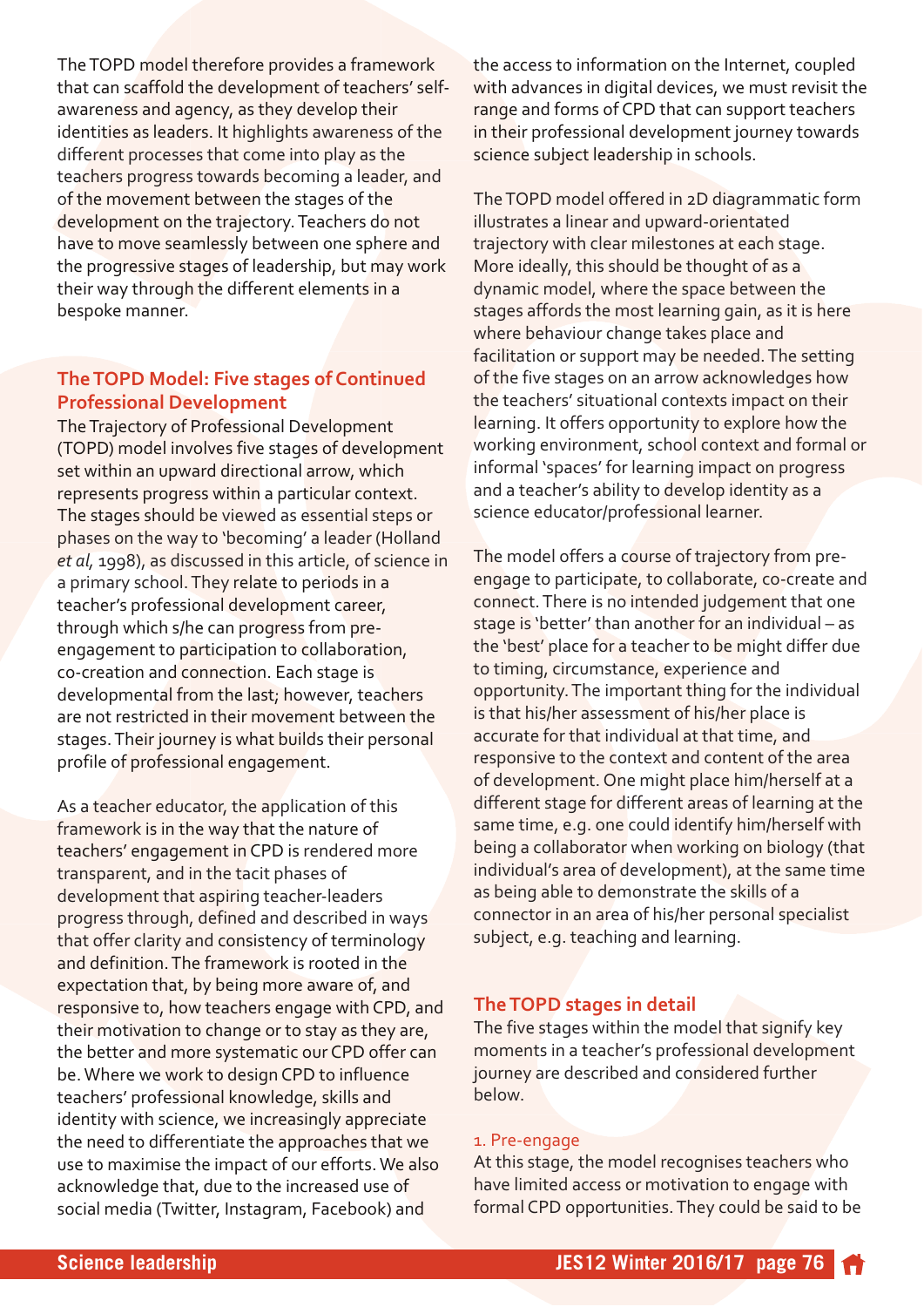not yet consciously active in identifying their own development needs and hence are not yet in control of enhancing their professional practice, other than in an *ad hoc,* informal way. As such they are represented in the framework as sitting outside the arrow, to illustrate that the teacher is not yet consciously aware of or responsive to potential improvement of their professional practice.

The use of an analogy can support explanation of this stage. Using the context of swimming, an individual who is at the 'pre-engage' stage will be a non-swimmer. S/he feels comfortable with this state and does not have the interest or motivation to develop swimming skills. S/he can be observed to be content with watching other people learn how to swim and enjoy swimming. S/he does not feel threatened by others in this role or by the possibility of drowning if near water.

Extensive experience has shown that, where science CPD is concerned, in-service teachers and those new to science subject leadership may have had their last formal training during pre-service or undergraduate courses. School accountability and recent austerity measures in England have found that far fewer teachers are afforded the time to develop this area of practice, with little or no support provided by Local Authority school improvement teams.

As such, within this framework these teachers are found to be 'pre-engagers', as they have not had the opportunity, motivation or support to become involved in formal CPD to develop their science subject leadership abilities. This is not to say that these teachers have no interaction with learning opportunities; for instance, they may hear about a development in a staff meeting, on social media or in the newspaper, but their engagement with it is more passive than at any other stage in the framework. To use the analogy again, they are content to hear the sound of the swimming instructor whilst watching people learn to swim.

*'Before I became a science subject leader, I had received very little support in the teaching of the subject. My specialism is in music and my knowledge of how to teach science in a creative, challenging and* thought-provoking way was limited. I taught science *on a regular basis, but I hadn't had any opportunities to attend any science courses, so I just followed the*

*school science scheme on a weekly basis. When I was given science as my area of responsibility to lead, it was a fast learning curve and a huge challenge. I have accessed many things now that the University has offered, including various courses that have been* so valuable. Having some one-to-one support has *also had a very positive affect on my knowledge and confidence with the subject'* (Teacher, 18 months into science subject leadership).

#### 2. Participate

Active participation in CPD requires a teacher to have had an intrinsic or extrinsic motivation to engage. This may come from the Headteacher or senior leader in response to a school need, or the identification of a professional interest to selfdevelop. Often this occurs when a teacher adopts a position of responsibility and leadership within the school, in many cases a Key Stage or subjectrelated specialism. At this stage, teachers are found to be seeking out the opportunity to take part in CPD focused on a topic of interest or identified area of need. They are willing to engage in new learning, showing interest in the opinions of others. At this stage in their trajectory of development, they can be found to be scanning the landscape of opportunities in their areas of interest and looking for relatively immediate solutions to their needs.

Examples of CPD that may relate to the 'participate' stage might be attending a science public engagement event, course, network meeting or conference. Teachers may actively explore the Internet and social media for information and ideas, read a journal or go to a TeachMeet (an organised but informal meeting for teachers to share good practice, practical innovations and personal insights in teaching).

To have moved from 'pre-engage' to 'participate', the individual has begun to make the conscious decision to change. To use the swimming analogy, the individual has begun to realise a sense of need or interest, or has been required to become involved. S/he has developed a motivation to change, perhaps as a result of being told that s/he has to attend a swimming lesson (e.g. a lesson at school), or when reflecting on seeing other people having more fun than s/he is when swimming. These teachers have become interested in dipping their toes in the water and paddling in safe, shallow waters.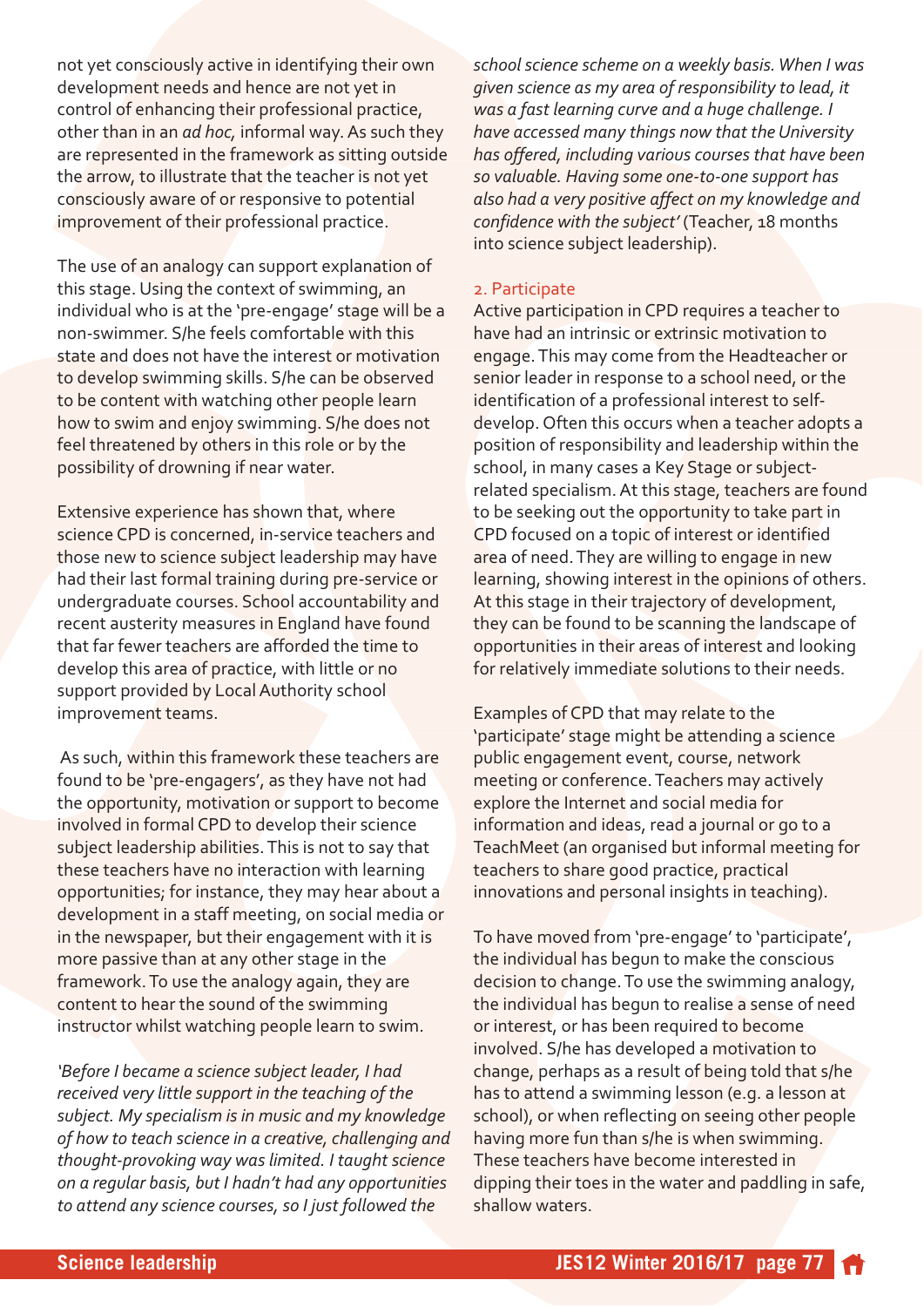As a participator in CPD, the teacher is introduced to new ideas, approaches and ways of 'being' a leader and is willing to engage with it. Opportunities are usually relatively time-efficient in that the information offered is provided at an accessible and a relatively non-challenging level. What is presented can be readily adopted into classroom or school settings. The swimmer is given the building blocks, the core strokes or enhancements of current strokes that don't necessarily require greater dexterity or confidence, yet allow the swimmer to progress and increase his/her distance or speed in the water.

This extract is indicative of the change in motivation taking place as a teacher moves from 'pre-engage' to 'participate', and is illustrative of the quick-fix nature of the request for development. The teacher identifies the reasons for his interest and the motivation to engage, yet limits the engagement initially to copying or mimicking the practice of others, as opposed to the reframing and reflection on his own:

*'I teach Year 5 and am Key Stage 2 Leader. I started* there this year, and after a busy bedding-in year, as *science leader I'd really like to kick things off next year. I thought today's meeting was great. It was great to hear of the good science going on in [my region]. It's the first time I've led science and my mantra has always been that if I'm "in charge" of something and responsible, I want to do a good job. I'd love [my school] to be involved in some projects next year and would love to work with you in really getting to grips with science, and particularly subject leadership.* 

*'In the meantime, my class is in the middle of a busy production and I'd like to do a great "one off" session of science inquiry. I was thinking of doing the fruit floating one that you gave us in the Spring meeting, but would like your planning or 'notes' for that lesson so I could do it well. Do you have anything you could send me? I plan to do it on Thursday of next week.* 

*'I'm looking forward to next year and working with you. Seeing people present today made me jealous of science in other schools and I'll do my best to get that impact in my school too'* (Teacher, one year into science subject leadership, e-mail correspondence).

Teachers explained that, when engaged in this type of participation, it provided the opportunity for

*'discovering new and effective ways of assessing'* (Teacher, event evaluation); and *'doing "practical activities" and having discussion over different types of inquiry'* (Deputy Headteacher, event evaluation). *'*[By participating with other science subject leaders I have gained] *deeper understanding of the five types of working scientifically to underpin my helping other colleagues.* [It has allowed me] *to gain confidence and understanding of science to build science teaching in school'* (Science Subject Lead teacher, written cluster reflection).

'[By participating with other science subject leaders I have] *found it most useful to have professional dialogue with other teachers and specialists. Lots of advice and information about working scientifically and how to lead this back at school.* [The cluster has given me] *lots of great ideas for science in school'* (Science Subject Lead Teacher, written cluster reflection).

Although these CPD opportunities require participants to be actively engaged, the teacher participates mainly as a receiver and interpreter of information, with active discussion and debate to align newly developed understandings with his/her own contexts and need. Teachers gain practical solutions to issues they face and enhanced awareness of good practice in their specialist areas. Professional collaboration is limited at this stage, as the individual builds confidence, skills and understanding in their own practice. CPD experiences at this stage would rarely be designed to expose, challenge or shift a teacher's philosophy for learning in the classroom. This is not about the swimmers sharing the reasons or experiences that justify why they have not felt the need to swim before, but capitalises on the enthusiasm they have to dip their toes further in the water.

# 3. Collaborate

The framework illustrates how teachers progress on their journey to become leaders along a trajectory of professional learning, from acquiring knowledge at the 'participate' stage to learning alongside colleagues at the 'collaborate' stage. Collaborative learning with colleagues within and beyond the school enables teachers to interpret and make sense of ideas being presented to them, and to explore with others how these can inform and/or become embedded practices in different settings. Collaboration is the process of two or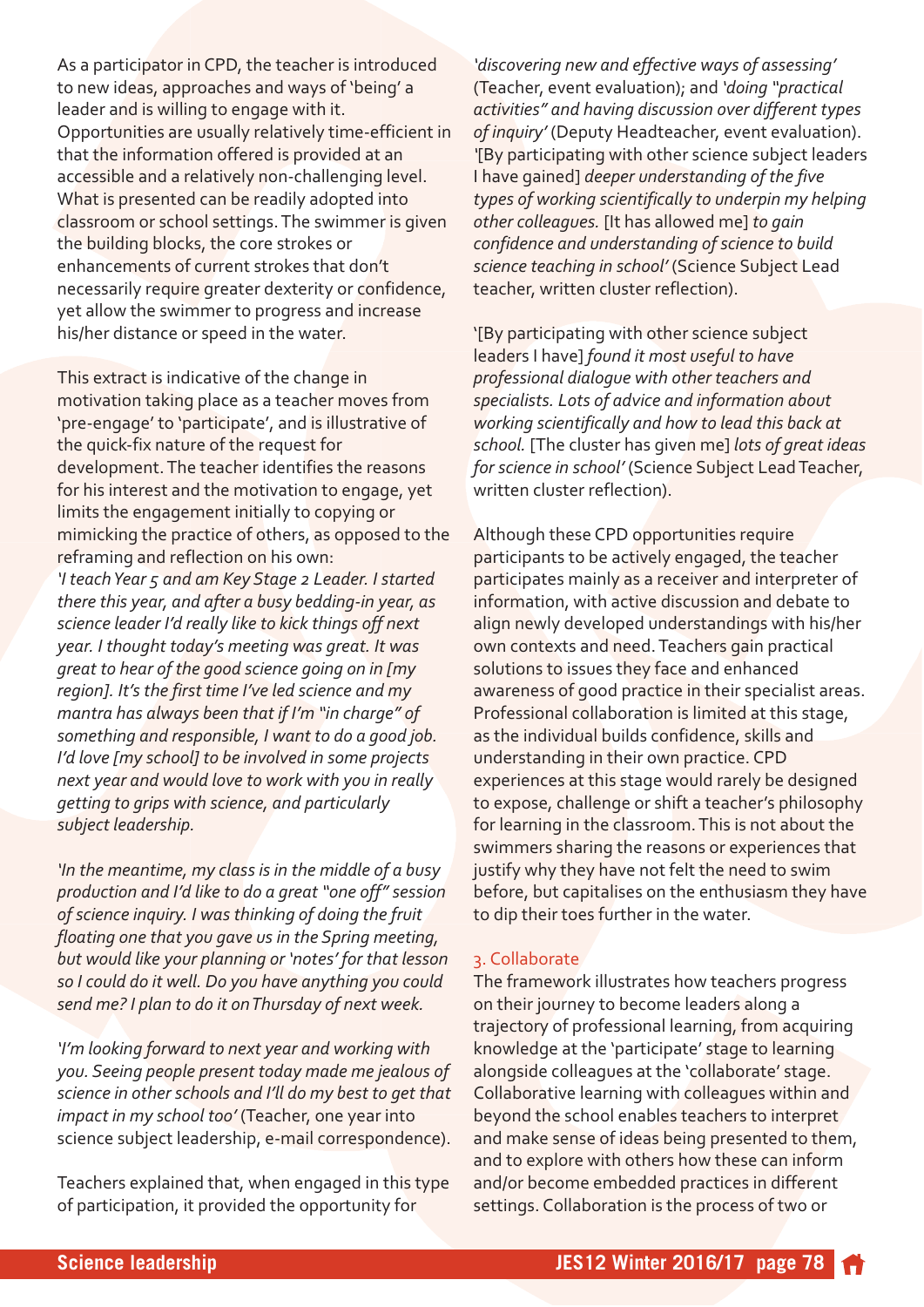more teachers coming together to reflect, discuss and learn through practically engaging in a task or area of development.

The 'collaborate' stage requires a level of empowerment of those taking part. This may have come as a result of increased confidence and enthusiasm developed at the 'participate' stage, or as a result of the support they feel within their school or from external sources. The 'collaborate' stage would be exemplified by the swimmers now having booked onto a course of swimming lessons, where they learn with an instructor or within a group. They have identified the need, understand the advantages of being a good swimmer and the benefits this will have on their lifestyle in the future.

At this stage in the framework, science teachers are engaged more concertedly with discussion about their own practice, the approaches to teaching, learning and assessment that they use and the reasons for their choices. It aims to engage them in identification, clarification and deeper understanding of the pedagogical approaches with which they work, as opposed to 'just good ideas'. It encourages them to get behind what's happening at surface level and to explore with others issues/needs that they face and potentially share in common. It aims to begin to actively engender a sense of partnership or community, and a responsibility as members of that community to learn with and from each other. They are required to regularly attend meetings or engage in development. The onus is on them to be willing to co-operate and contribute to enhancing a professional culture with others, by taking an active role in the group:

*'This week Sam went on the science course on creative science and told me about the website of bright ideas with questions, odd one out, etc. to start lessons, etc. So I had a look on the website, I was really impressed with it. Then the Year 6 teacher told me she was struggling with planning the light and shadows unit of work, she had been on Twitter asking about it (I was quite impressed with that!). So I shared my planning with her that I did in Year 3 so she could use ideas and develop it for Year 6. I showed her the website and questions that she could use for her unit of work.*

*'She just told me now that she went on the website, thought it was brill, planned the start of her unit last* *night and has used the questions from the website. How good is it that she's used Sam's course to do her planning?! (and has been in touch with* [other teachers on Twitter]*) Should I be this excited? What is happening to me?!'* (Science Subject Leader, 7 months, e-mail correspondence).

Examples of collaborative CPD opportunities might include designing and delivering a staff meeting or training event, with a colleague, to peers, regular attendance at a network meeting with teachers from the same or different schools, or being an active member of a virtual forum where teachers contribute resources and critique, e.g. Twitter, *TES Connect,* #ASEchat, Facebook groups or STEM forums. The involvement is low-risk, in that there is often another person guiding or running the meeting, the teacher's involvement is managed and the topic of focus familiar yet also developmental.

To return to the swimmer analogy, as the individual becomes more confident to try things out, there is access to buoyancy aids if required and s/he can be advised not to stray too far out of his/her depth or away from the poolside.

#### 4. Co-create

The 'co-create' stage highlights when teachers shift from sharing learning to using and applying their new understandings in creative ways. It offers opportunity for collaborative practice, drawing individuals together who share an interest and need to create new learning around a particular theme or topic.

The creation of new ideas or experimenting with ideas in new settings and contexts can occur at this stage, when teachers and colleagues from other schools, disciplines or sectors are asked to respond to a stimulus or request, e.g. a new curriculum policy, to write a new scheme of work or to present their learning to new audiences. It is distinctive from the 'collaborate' stage, as it requests those involved to use their knowledge and experience in the development of something new or original.

It relies on the cross-fertilisation of ideas and approaches and is demonstrated best when individuals are confident and experienced in their own settings. It challenges those involved to extend and apply their knowledge to address new areas of need or interest.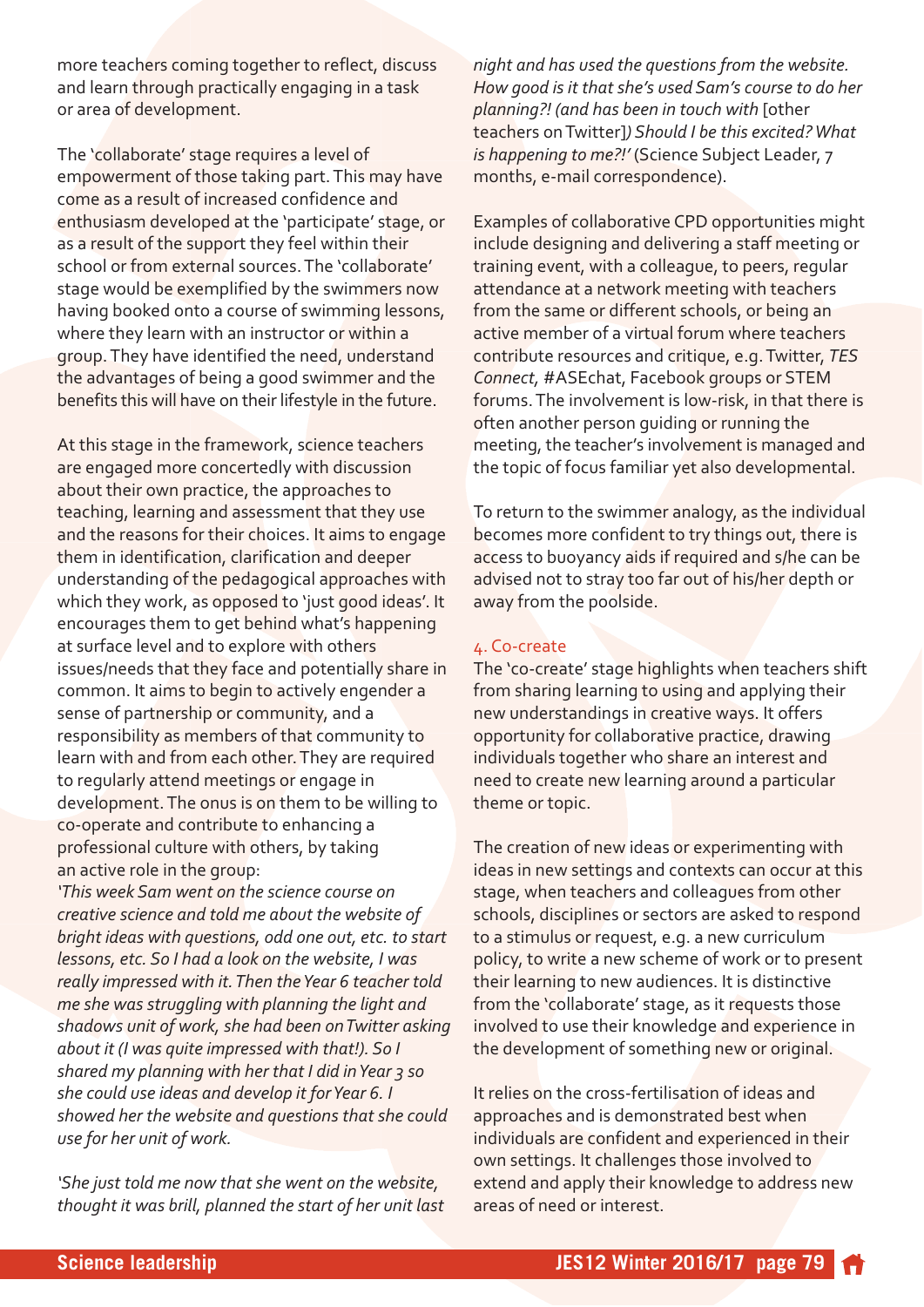The use of co-teaching acts as a 'co-create' activity, in which teachers work in twos or threes to plan, deliver and reflect on a lesson. In this practice, teachers not only collaborate and create new experiences together, but also share in their delivery, providing critical feedback to their peers (Murphy *et al,* 2013).

The motivation to move to this stage can be extrinsically triggered, e.g. the request from a senior leader, network or publisher to write a lesson plan/INSET event/scheme of work, or intrinsically triggered by the interest to explore new opportunities or contexts. To return to the swimmer analogy, those people at this 'co-create' stage are now able to swim competently, have developed basic expertise in swimming and are now able to extend what they do by developing their own adaptations. They may join forces with other swimming friends or develop family games using various swimming techniques. They develop a 'new' way of using swimming stimulated by their own creativity and ideas. Their proficiency and confidence in their technical capability is to a good standard. In moving to the 'co-create' stage, we would see the swimmer begin to explore new places and/or new people to swim with, and begin to experiment with the skills acquired to explore new situations, for example, swimming in open water rather than just the swimming pool or even learning to dive or do tumble-turns, seen by more expert swimmers as a natural progression. The adaptation of established skills into new settings is challenging and rewarding for the individual, motivating him/her to eventually want to share that experience with others.

An example of this type of engagement can be seen in this extract, from a teacher who has a passion for his area of learning. He shows in this piece how he has embraced the ideas that he developed when collaborating with peers, and extended and developed it to provide new experiences to others:

*'Since I have arrived back from a wonderful visit to the Jurassic Coast, a number of things have happened. Firstly, I am a fully inspired and enthused teacher who is determined to inspire and enthuse the children as much as the trip did to me… This has already been passed onto the children in my class and we are looking at changing our summer topic to a Jurassic Coastthemed series of lessons. Secondly, I*

*have delivered two whole school assemblies on the Jurassic Coast. I have planned two staff meetings and a team meeting to showcase my newfound enthusiasm for Earth Science and rocks and soils. I have also started setting up links with the Jurassic Coast mentor to allow my school to write and Skype with a school on the Jurassic Coast, and with a colleague who can send more fossils and rocks to the school for further learning episodes.*

*'Most importantly, I have planned a scheme of work for the two Year 3 classes in the school. This consists of six practical and educational lessons to cover the rocks and soils topic in science. The Headteacher has allowed me to deliver this, as I am a Year 5 teacher, with the other teachers and university students present to showcase my science teaching and enthusiasm for this area. This will be acting as a CPD event for the teachers and students to ensure the teachers "teach science to the same high level that you do" (quote from the Senior Leadership Team). I am already looking forward to this as I get to further investigate and develop my knowledge of a fantastic area. There are lots of other things that have happened, which have developed me as a person and a teacher and I am truly grateful.*

*'Yesterday, I taught the first of the lessons to the Year 3 classes and they loved it. It was the late night parents evening at school yesterday as well. Two parents from the Year 3 class arrived at my door to thank me for sparking their children's interest in this area. The children arrived with a fossil and shark's tooth that they had found on holiday during half term. There is a wonderful buzz around science at the minute in school. So thank you to both of you for allowing me this opportunity to develop this area of science teaching. I haven't been this motivated to ensure teaching is so adventurous and aweinspiring for a while and this has pushed it back to the front, ensuring all the lessons we plan and teach are going to be of a higher standard. It is something I love teaching and talking about and so far the children are loving learning about. My Year 5 class have gone home and researched and studied more on this topic and I have only told them stories so far'* (Science Subject Lead Teacher for 2 years, e-mail correspondence).

Within the SEERIH programme, the 'co-create' stage has also been the stage where participants from other disciplines or sectors have become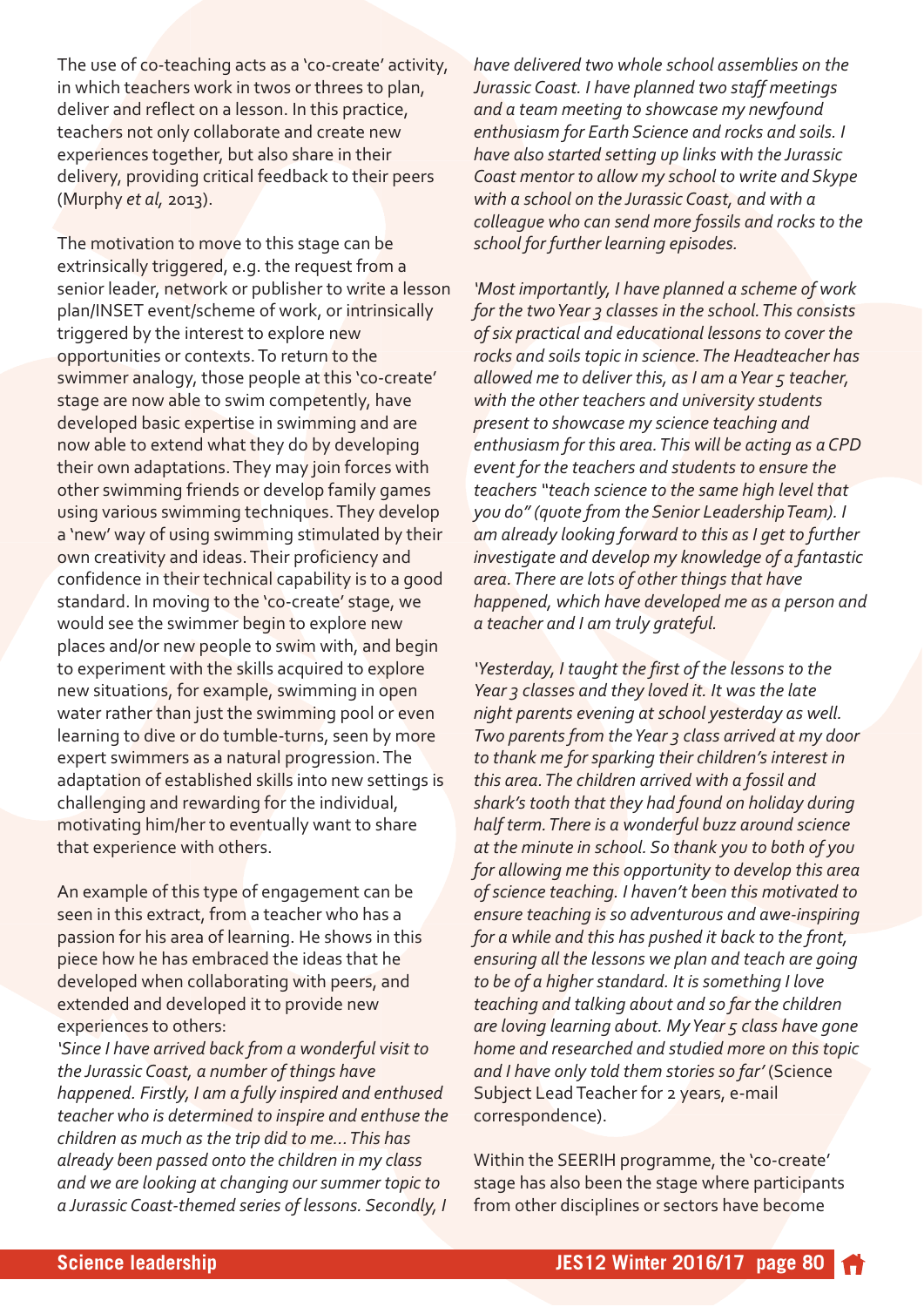involved in the CPD activity. On these occasions, teachers have engaged with scientists, engineers, business partners and cultural organisations who have collaborated in the design of new learning. The sharing of expertise has been challenging and has benefited from a CPD coach or mentor to facilitate the dialogue and creation process between the two groups.

Indicative experience suggests that a coach/mentor acts as a bridge between individuals from two different worlds and supports the individuals in translating language, process and knowledge between the sectors. At this stage, an individual's personal philosophy for learning is often exposed and, although time-consuming, it is reliant on all individuals having a strong sense of purpose, joint vision and drive. Further exploration of the role of the mentor at this stage is required and will be reported in a separate paper.

#### 5. Connect

The final stage in the TOPD model is where CPD opportunities that teacher educators provide, seek out or create enable the teacher to lead the learning of others by sharing knowledge, skills and understanding. The 'connect' stage encourages teachers to explore how they can strategically disseminate their learning and benefits from a firm knowledge of methods or models for engaging adult learners. For this purpose, SEERIH uses models of learner engagement to support and develop teachers in this role, for instance models such as the 5Es Learning Cycle (Bybee *et al,* 1987).

The 'connect' stage represents when teachers' learning has become well embedded and they are willing and confident to provide support and advice to others in their own CPD journey. They are advocates of an area of expertise, able to draw on a range of experiences to allow them to listen to and meet the needs of others. This requires good communication skills and creativity, to share learning in ways that have a connection with their audience's roles, expertise and experience. It is important that the individual has the versatility to recognise the needs of the audience and the skill to model good teaching pedagogy whilst leading participant learning in suitable ways.

Examples of CPD opportunities to connect could be through publication or face-to-face training events.

Publication may take various forms, including an article in a professional journal, writing a book/chapter, conference poster, newspaper review/blog or a case study to contribute to findings in a research or evaluative report. Training opportunities may involve a conference workshop, TeachMeet presentation, creation of a teaching video or website, design and delivery of a staff training day or demonstration at a public engagement event.

To finalise the swimming analogy, this is the stage where the swimmer is able to support others to enter the water, give advice, guide and inspire others to put their toes in the water, paddle or even sign up to a series of lessons. The individual may take part in a sporting event in which s/he is an aspirational role model for wider audiences. S/he may develop the skills to teach others to swim, although this requires development of its own.

For CPD providers, it is important to recognise that 'connect' most often manifests itself as engaging other adults in the learning process, as opposed to working with children. Teachers, however skilled at teaching youngsters, therefore require opportunity and practice to build confidence in this undertaking. The following quote from a science subject leader describes his/her development as a connector:

*'When I moved into my seconded role as CPD programme leader for SEERIH, my focus was on developing opportunities for Key Stage 1 science teachers. I felt a bit nervous at the start because my role was teaching children, not adults, although I held a position on the SLT. At the start, I needed quite a bit of support to make sure that the workshops went well. It was really helpful to be in the Hub and have people around who could talk about how they did their own CPD and they gave me ideas too, like using the 5Es model. The most challenging thing I found was to try to make sure I wasn't just telling people things all the time, but that I was doing things that helped them develop and learn in ways that were active and suited them. I know I still have to practice my skills more and when I can I respond to the feedback I get – but you build confidence every time you do it'* (Science Subject Leader, e-mail correspondence).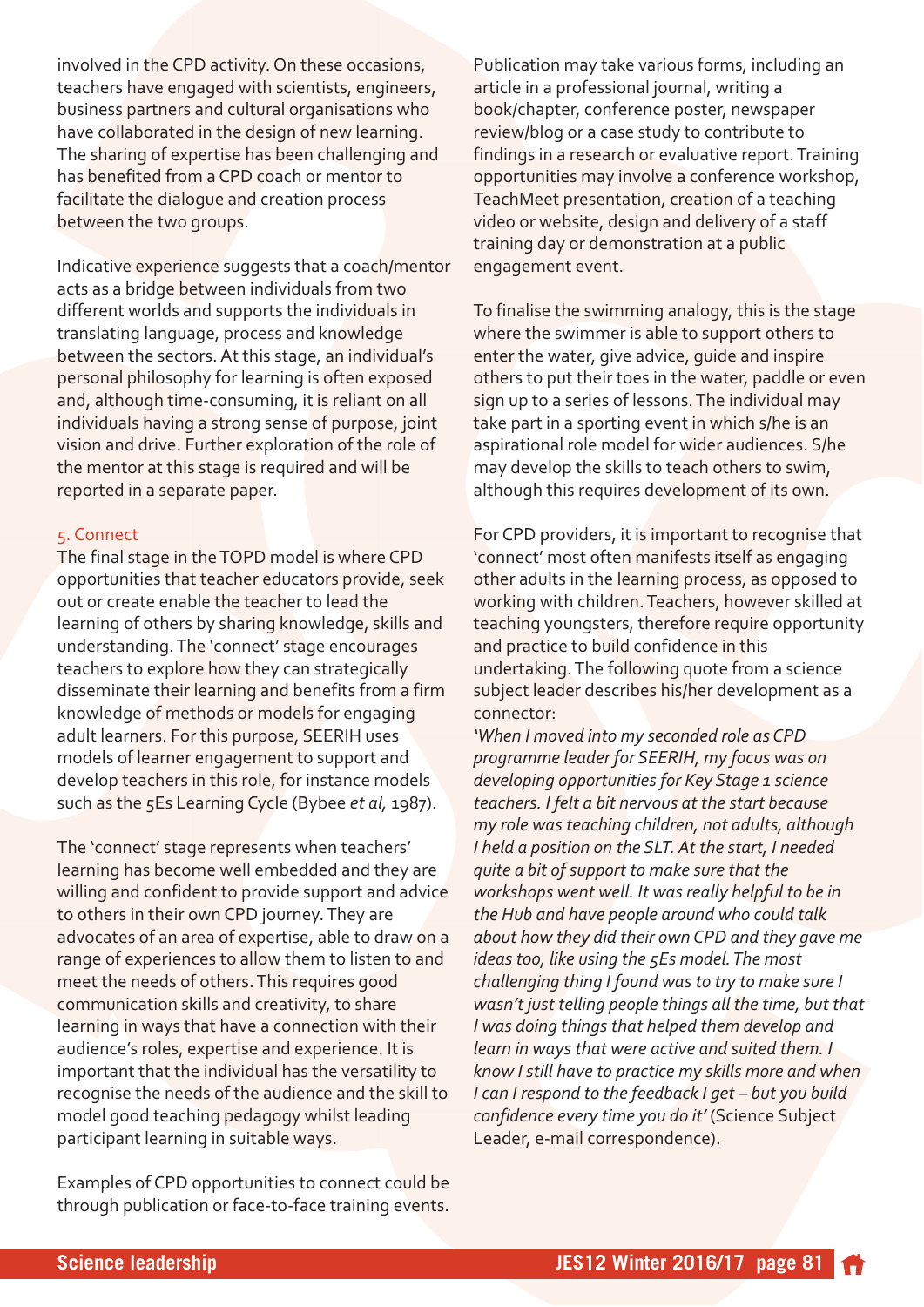# **Conclusion**

This paper has presented the Trajectory of Professional Development (TOPD) as a conceptual model for teacher CPD, which offers the opportunity for educators to consider the nature of professional engagement in CPD and provides description, justification and exemplification of five stages of development. The theoretical framework offered here is an articulation of a work-inprogress. There is still more to do to scrutinise the nature of each stage of development. It has shown, however, that a framework for teacher educators is useful in encouraging discussion and reflection about the nature of planning for CPD opportunities. The key aspects of the model are reflected in the positive feedback that teachers provide at the different stages in their professional learning journey toward leadership.

Further use and evaluation of the framework will focus on key aspects of interest, e.g. whether the directional arrow depicting growth and extension of the skills required for leadership is fit for purpose and representative of teacher progression in CPD, and how the role of the teacher educator impacts on teacher engagement. Reflections from some teachers suggest that the arrow creates the impression that there is an endpoint to professional development. They preferred a cyclical framework, whereby a teacher would view CPD as ongoing and repeated over time. It is of interest to understand how the educator influences the motivation and ability of a teacher to move from one stage to another. What is clear is that positive and open relationships are significant at each transition point and further analysis of their impact on teacher development would be of interest.

*The Appendix provides the reader with a summary of features at each stage in the TOPD model.*

#### **References**

- Bybee, R.W., Taylor, J.A., Gardner, A., Van Scotter, P., Carlson Powell, J., Westbrook, A. & Landes, N. (2006) *BSCS 5E instructional model: Origins and effectiveness. A report prepared for the Office of Science Education, National Institutes of Health.* Colorado Springs, CO: BSCS
- Creaby, C. (2013) *Teacher identity and implications for educational improvement.* Paper presented at ECER Istanbul 2013

Fairman, J.C. & Mackenzie, S.V. (2012) 'Spheres of teacher leadership in action for learning', *Professional Development in Education,* **38,** (2), 229–246

Frost, D. (2003) *Scaffolding teacher leadership.* Paper presented at the American Educational Research Association, Chicago, April 2003

- Griffin, G.A. (1995) 'Influences of shared decisionmaking on school and classroom activity: Conversations with five teachers', *Elementary School Journal,* (96), 29–45
- Griggs, G. & McGregor, D. (2011) 'Scaffolding and mediating for creativity: suggestions from reflecting on practice in order to develop the teaching and learning of gymnastics', *Journal of Further and Higher Education*, **36,** (2), 225–242

Holland, D., Lachiocotte, W., Skinner, D. & Cain, C. (1998) *Identity and agency in cultural worlds*. Cambridge, MA: Harvard University Press

- Horne, M. (2001) in Frost, D. (2003) *Scaffolding teacher leadership.* Paper presented at the American Educational Research Association, Chicago, April 2003, p.89.
- Katzenmeyer, M. & Moller, G. (2001) *Awakening the Sleeping Giant. Helping Teachers Develop as Leaders.*Thousand Oaks, California: Corwin Press

Leithwood, K., Louis, K.S., Anderson, S. & Waklstron, K. (2004) *How Leadership Influences Student Learning.*The Wallace Foundation. Available at http://www.wallacefoundation.org/ knowledge-center/Documents/How-Leadership-Influences-Student-Learning.pdf

- Murphy, C., Bianchi, L., McCullagh, J. & Kerr, K. (2013) 'Scaling up higher order thinking skills and personal capabilities in primary science: Theory-into-policy-into-practice', Thinking Skills *and Creativity,* **10,** (12), 173–188
- Ovando, M. (1996) 'Teacher Leadership: Opportunities and challenges', *Planning and Changing,* **27,** (1/2), 30–44

Schon, D.A. (1984) *The Reflective Practitioner: How Professionals Think in Action*. NY: Basic Books

York-Barr, J. & Duke, K. (2004) 'What do we know about teacher leadership? Findings from two decades of scholarship', *Review of Educational Research,* **74,** (3), 225

**Lynne Bianchi,** The University of Manchester, Science & Engineering Education Research and Innovation Hub.